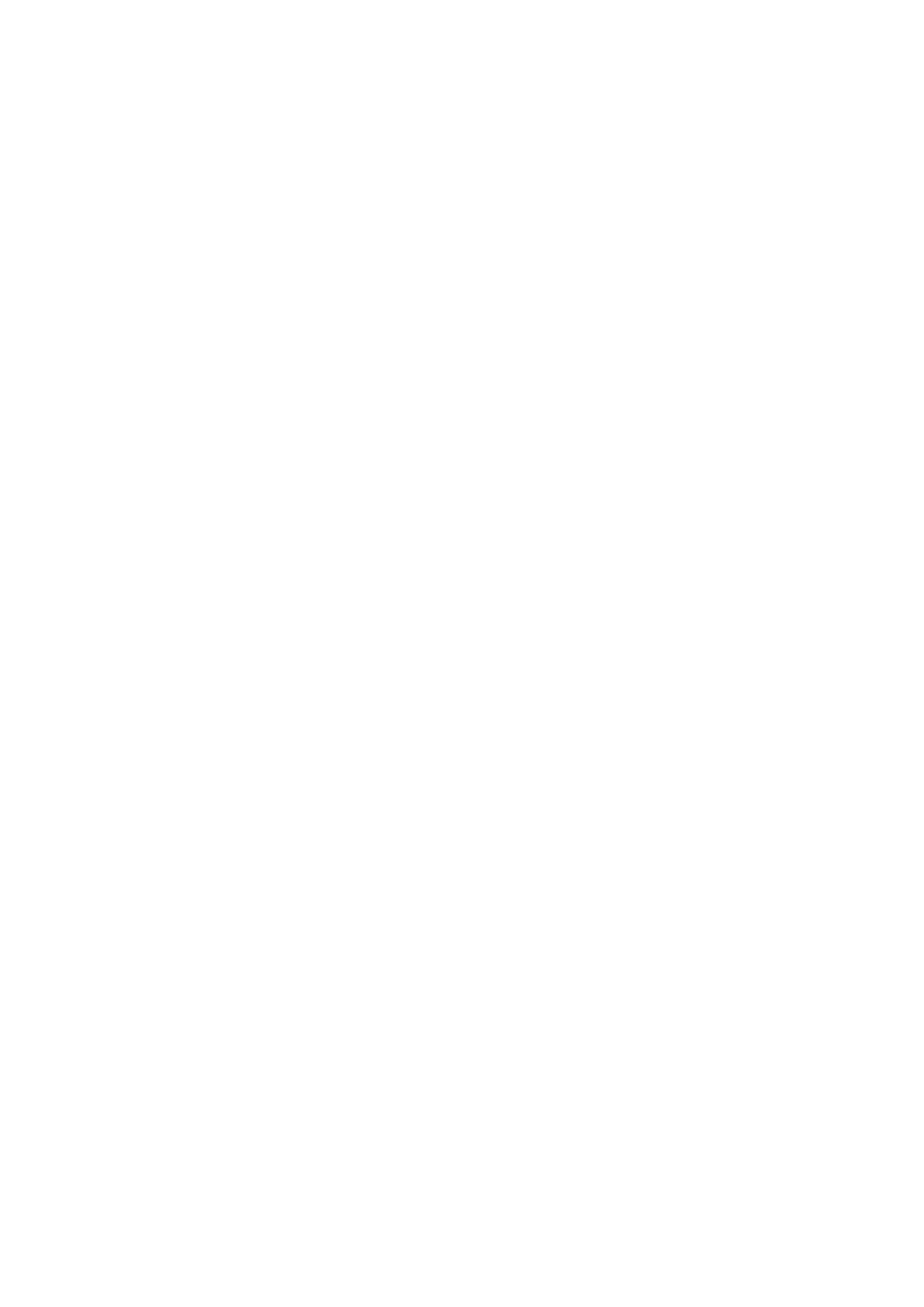# **CONTENTS**

| 1. |                                                                                   |  |
|----|-----------------------------------------------------------------------------------|--|
| 2. |                                                                                   |  |
| 3. |                                                                                   |  |
|    |                                                                                   |  |
|    | 3.1.                                                                              |  |
|    |                                                                                   |  |
|    |                                                                                   |  |
| 4. |                                                                                   |  |
|    |                                                                                   |  |
|    |                                                                                   |  |
|    |                                                                                   |  |
|    | 4.1.3 Validation of the effect of the most detected gene in the GWAS (HvAHD-1)  8 |  |
|    |                                                                                   |  |
| 5. |                                                                                   |  |
| 6. |                                                                                   |  |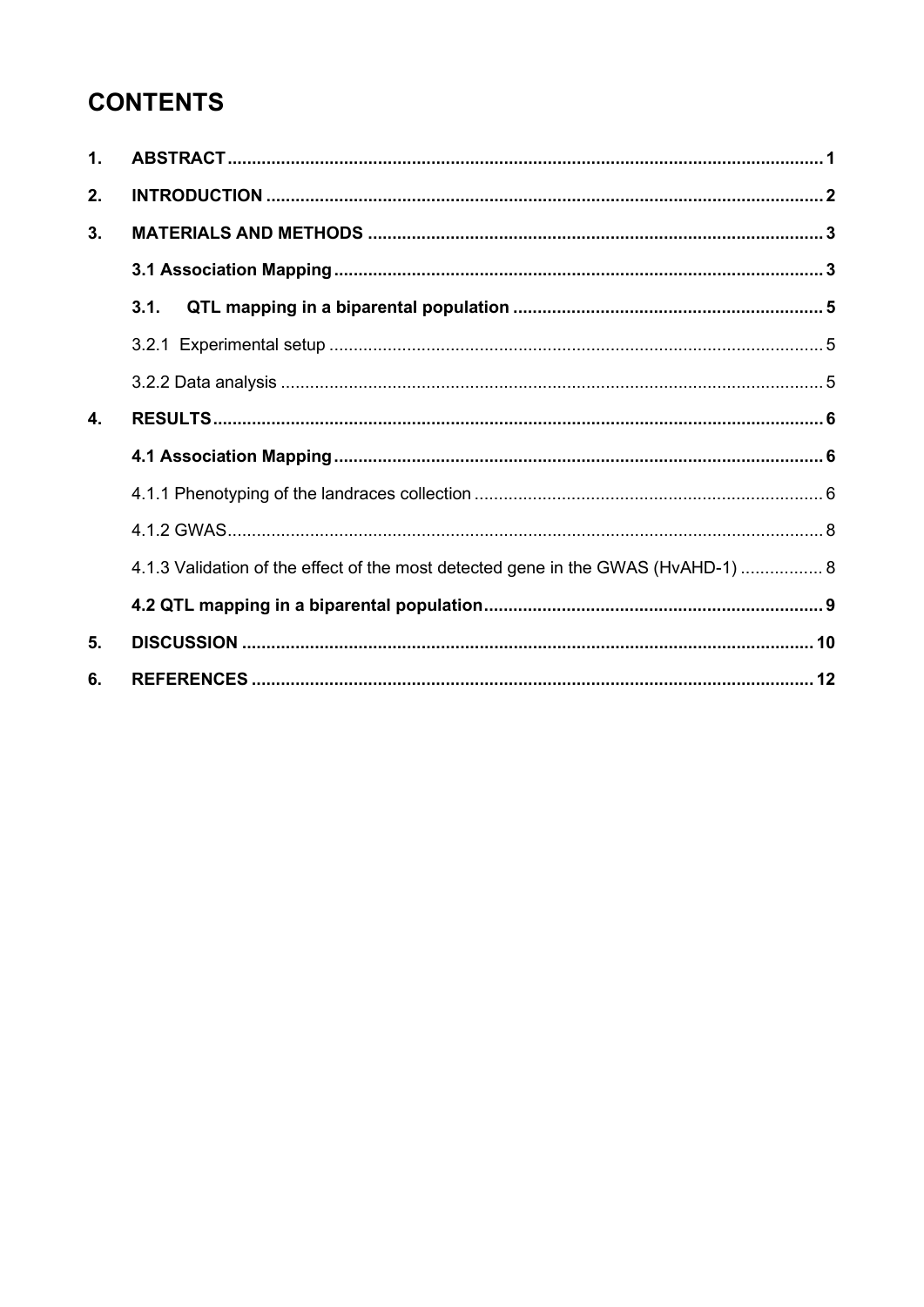## <span id="page-3-0"></span>**1. Abstract**

Rhynchosporium is one of the most damaging diseases of barley worldwide, particularly in cool and wet conditions.

This project aimed to provide information on the location and sources of resistance genes/quantitative trait loci (QTL) to help barley breeders improve the rhynchosporium resistance of barley varieties.

Firstly, the development of rhynchosporium was assessed in a collection of 312 barley landraces representing the worldwide diversity of spring barley. A Genome Wide Association Study (GWAS) was carried out to localise genomic regions associated with the resistance and resulted in the detection of 21 QTLs.

Secondly, a biparental population study aimed to map, by linkage mapping, a resistance from a Middle East landrace and test its efficacy in a European genetic background. It resulted in a novel source of resistance at the *Rrs1* locus, with markers available for marker assisted selection (MAS).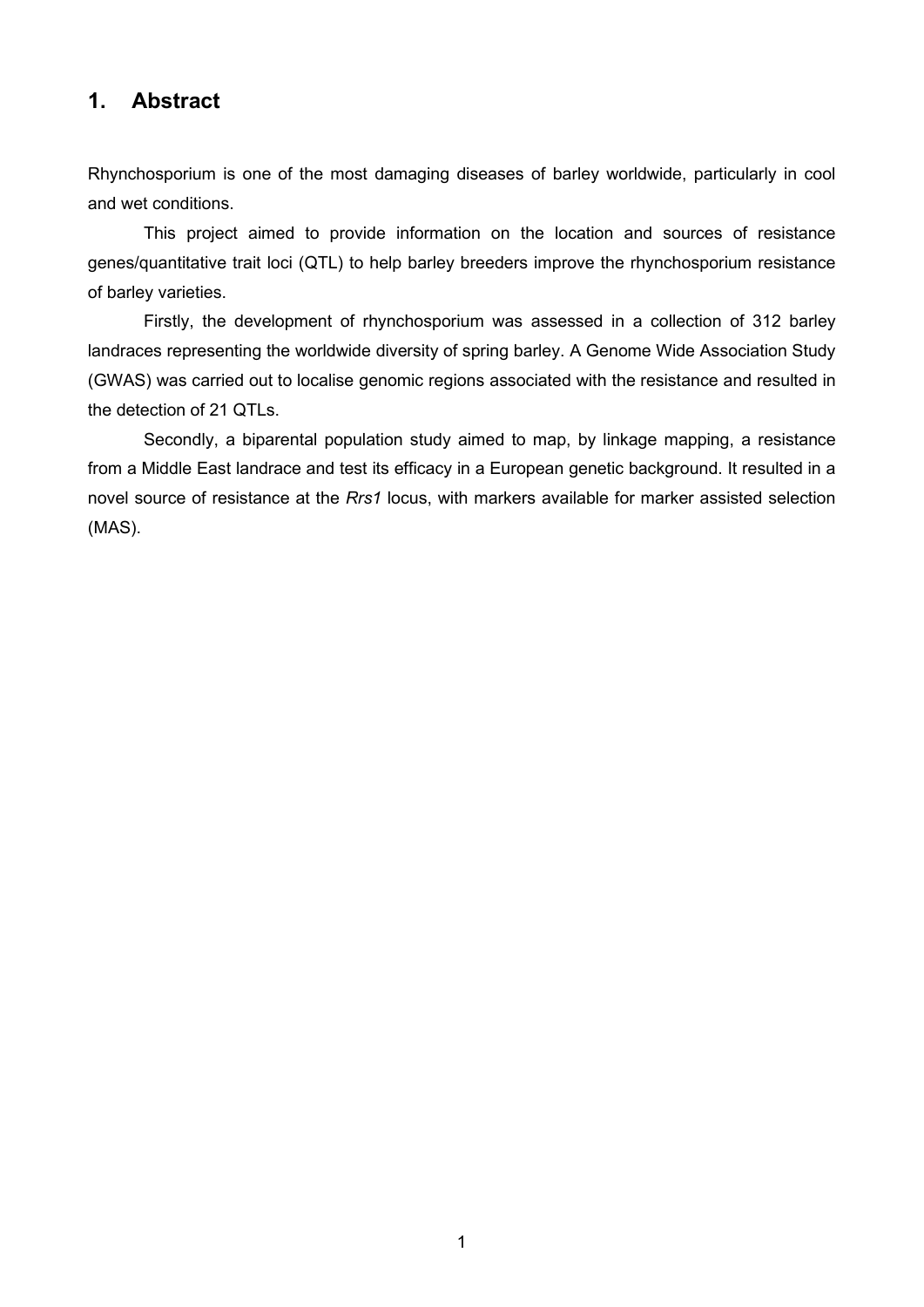## <span id="page-4-0"></span>**2. Introduction**

Rhynchosporium or leaf scald is one of the main barley diseases in the United Kingdom. It is caused by the fungal pathogen *Rhynchosporium commune* and can lead to up to 45% yield losses in untreated crops (Avrova and Knogge 2012). An important part of the management of the disease rely on fungicides, with 1 to 2 sprays recommended in the United Kingdom (AHDB 2020). These fungicides represent a cost for farmers and can also have a negative environmental impact. Moreover, repeated use of the same fungicide can lead to a decrease of efficiency of these products through the selection of fungal strains with decreased fungicide sensitivity (Hahn 2014). The use of resistant barley cultivars is an important way to manage the disease more sustainably, but very little is known on the genetic basis of the resistances, slowing the breeding of resistant cultivars, and preventing the conscious use of genetically diverse resistance genes when selecting varieties. *Rhynchosporium commune* requires cool and wet conditions to thrive and consequently the resistance to the disease has been an important trait to select for in winter cultivars. Whereas spring barley cultivars are selected more for malting quality parameters reducing drastically the diversity available in the malting spring barley germplasm, leading to cultivars more susceptible to rhynchosporium (with the exception of feed varieties). The goal of this project was to provide information on the genetic location of resistances, from the worldwide diversity of the spring barley germplasm, to speed up the breeding of cultivars resistant to rhynchosporium. In order to reach this objective, two methods were used: association mapping in a highly diverse collection, and QTL mapping by linkage mapping in a developed Nested Association Mapping (NAM) population. Association mapping in a highly diverse collection provides a very wide genetic diversity containing a high number of resistances, and with numerous historic recombination events can aid physical mapping of the resistances within short intervals (Hamblin, Buckler, and Janninck 2011). Nevertheless, association mapping is based on correlation between a trait and genotypes and can be considered as an exploratory analysis and require further genetic information for validation (Alqudah et al. 2020). Combining association mapping with QTL mapping by linkage mapping is a common practice to get certainty on the presence of causative genes for a trait (Brachi et al. 2010; Zhao et al. 2018). QTL mapping by linkage mapping in a biparental population results in large QTL intervals due to a relatively low number of recombination events. Both methods were used in this project to have a broad view of the location of resistance genes and on the number of resistances present in the worldwide spring barley germplasm, while checking a subset of these resistances using linkage mapping, in order to develop markers for use in barley breeding.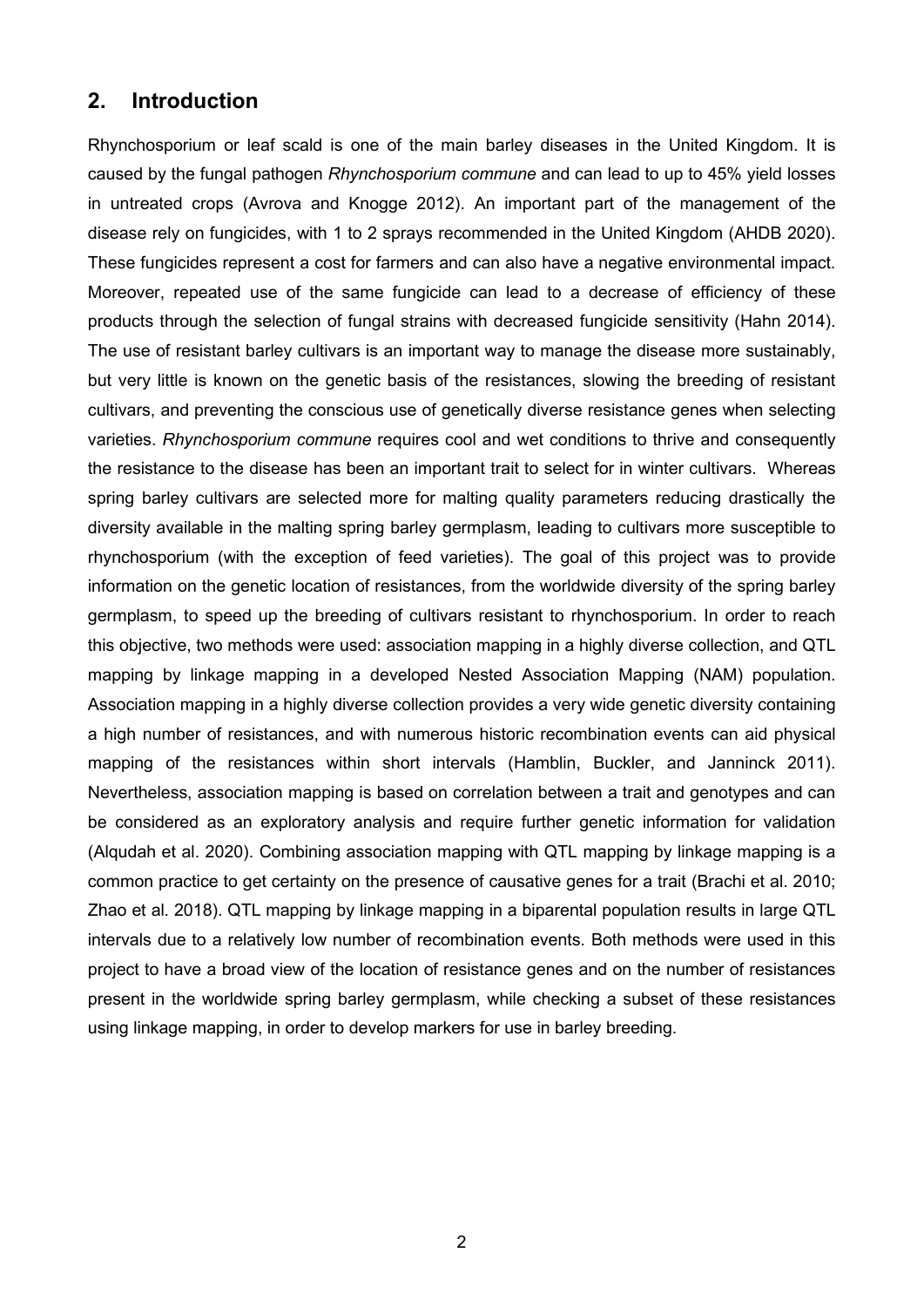## <span id="page-5-0"></span>**3. Materials and Methods**

## <span id="page-5-1"></span>**3.1 Association Mapping**

Association mapping or genome wide association study (GWAS) is a method linking the genetic information to a phenotype in order to detect genomic regions likely to be involved in the determination of the phenotype (Yu et al. 2006).

A diverse collection of 312 genebank accessions was chosen to represent a large range of diversity among the cultivated spring barley germplasm. The accessions represent all the major barley growing areas (**Figure 1**): 108 collected from the Middle East, 87 from Europe, 52 from Asia, 29 from North Africa, 18 from Ethiopia, 10 from North America and 8 from South America. Most accessions are classified as landraces (223) and the remaining 89 categorised as old cultivars.



**Figure 1.** Map representing the origin of the barley accessions used in association mapping

Rhynchosporium was scored in each plot on a 1 to 9 scale, where 1 represents no visible symptoms to 9, where all the leaves were infected (Looseley et al. 2015). The rhynchosporium phenotyping was carried out at 4 sites in the United Kingdom and France between 2018 and 2020 growing seasons. The details of the locations and the number of field trials carried out on each site are provided in **Table 1**. Seven of the eight trials were autumn sown (end of November), and one field was sown in March at Maule in 2018. A single replicate block design of  $1m<sup>2</sup>$  was used for Dunmow, Maule and Pithiviers, and a two replicate randomized block design was used in Dundee. **Table 1.** Location of the field trials

| Site                | Soil type  | <b>GPS</b> coordinates | Number<br>of field<br>trials | Years and sowing season<br>(A= autumn, S=spring) |
|---------------------|------------|------------------------|------------------------------|--------------------------------------------------|
| Dundee (Scotland)   | Sandy loam | 56.45 N, -3.07 E       | $\mathcal{P}$                | 2019 (A), 2020 (A)                               |
| Dunmow (England)    | Loam       | 51.88 N, 0.41 E        | 1                            | 2019(A)                                          |
| Maule (France)      | Clay loam  | 48.92 N, 1.82 E        | 3                            | 2018 (A), 2018 (S), 2019 (A)                     |
| Pithiviers (France) | Sandy loam | 48.12 N, 2.14 E        |                              | 2018 (A), 2019 (A)                               |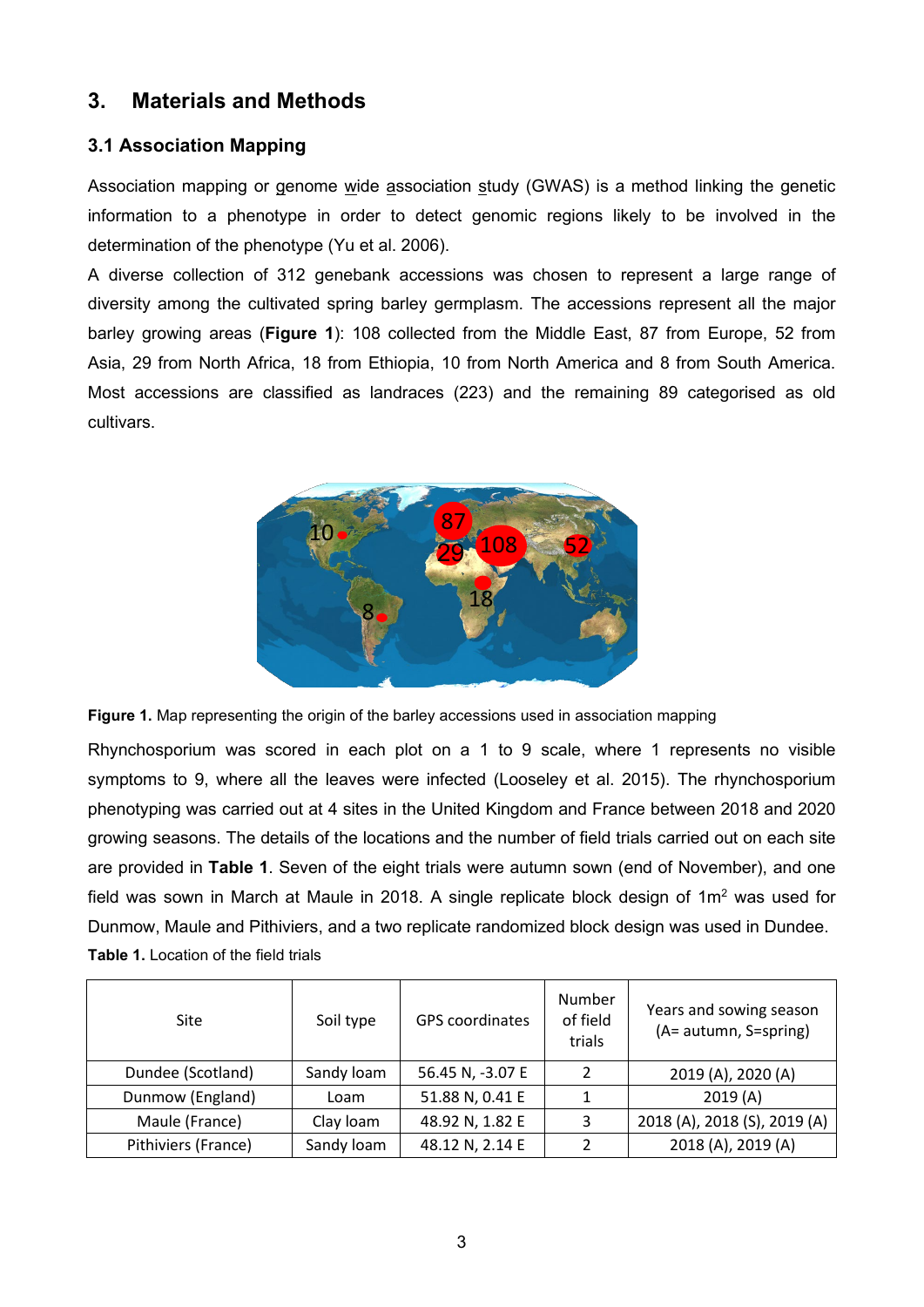More detailed phenotyping of rhynchosporium was also carried out to assess the speed of development of symptoms on each accession. Rhynchosporium symptoms were labelled and photographed twice at Dundee in 2020, a week apart. In total 1064 photograph series were scored for the 304 accessions (an average of 3.5 photograph series/accession) in which symptoms could be observed. Photographs were scored visually to assess the speed of symptom development over a week, on a 1 to 4 scale (low to high respectively). Examples of accessions scored as low and high speed of symptom development are presented on **Figures 2 and 3** respectively.



**Figure 2.** Pictures of symptoms a week apart, on an accession (WB-260) scored with a low speed of symptom development (for the first of the picture series on the far left of the panel, the apparent quick development of disease symptoms is due to the location of the disease lesion at the basis of the leaf, cutting the leaf from the rest of the plant)



**Figure 3.** Pictures of symptoms a week apart, on an accession (WB-264) scored with a high speed of symptom development, all the symptoms have progressed substantially over 7 days

Plant height was also measured as this morphological trait is already known to impact rhynchosporium spread in the field (Zhan et al. 2008). In addition, the presence of the *Rrs1Rh4* resistance gene was determined using the diagnostic SNP chr3H\_490243586 (Looseley et al. 2020).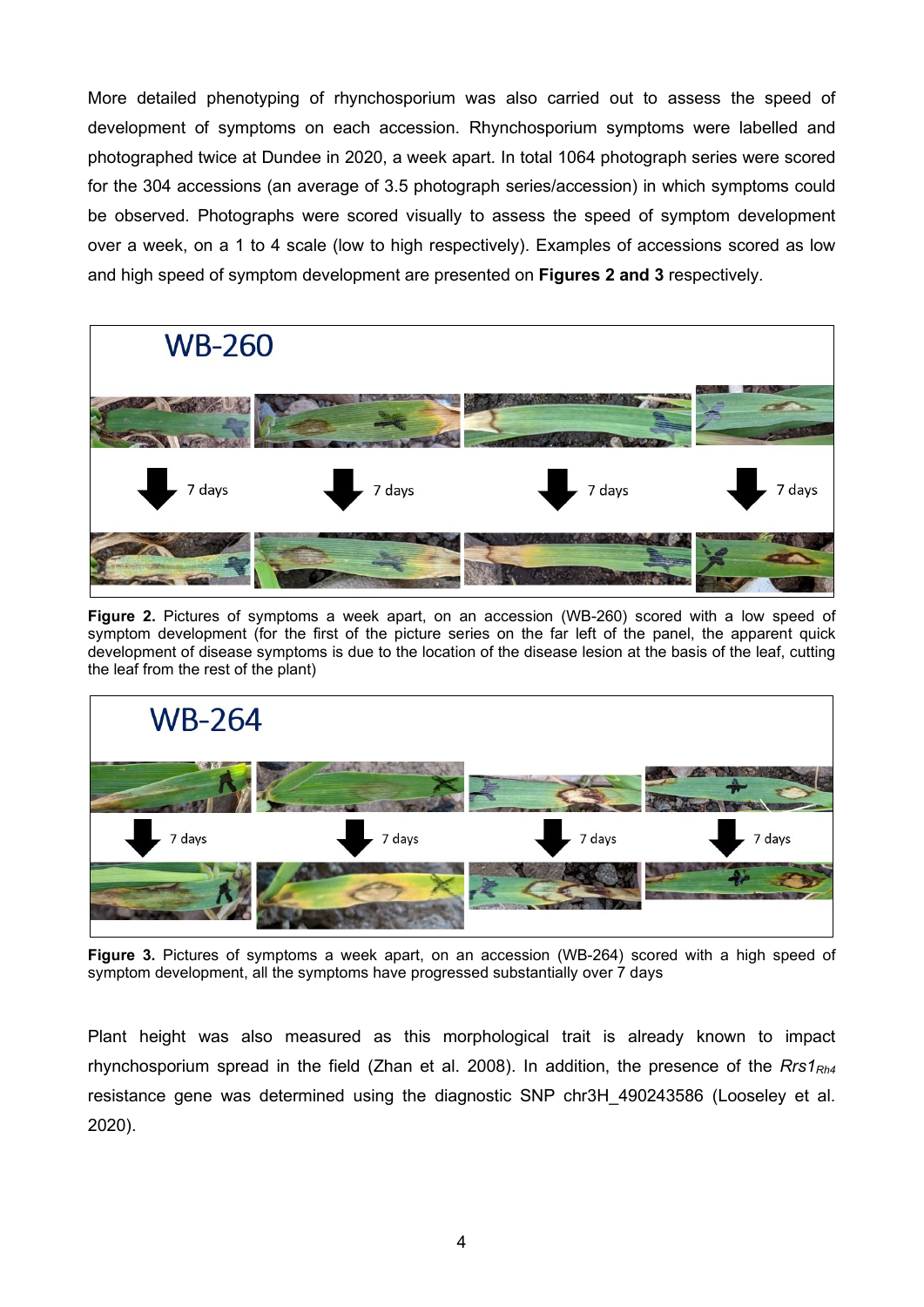The genotyping data came from 2 different sources depending on the accession. Most of the genotypes (229) had exome capture sequencing data already available (Bustos-Korts et al. 2019). For the rest of the collection, RNA was extracted with the Qiagen RNeasy kit, following the manufacturer's instructions. The corresponding cDNA was sequenced using Illumina paired-end sequencing. The reads were then aligned to the reference genome (Mascher et al. 2017) and the SNP (Single Nucleotide Polymorphism) calling was carried out with GATK (Brouard et al. 2019). It resulted in a dataset of 115,172 SNPs available for all the accessions.

The GWAS was carried out using the EMMAX method (Kang et al. 2010), and the FASTmrMLM algorithm, more adapted to traits determined by multiple genes (Wang et al. 2016).

## <span id="page-7-0"></span>**3.1. QTL mapping in a biparental population**

#### <span id="page-7-1"></span>**3.2.1 Experimental setup**

A Syrian landrace, WB-340 in the WHEALBI collection (Bustos-Korts et al. 2019), also named BCC 0187 from the International Barley Core Collection, was crossed with the French spring barley elite cultivars RGT Planet and the F1 of this cross was backcrossed (BC) with RGT Planet. The second cross was repeated to derive lines from numerous BC1F1 seeds, in order to minimize the population structure. A total of 44 BC1F1 seeds were used in Single Seed Descent (SSD) to develop 152 BC1F6 lines (up to 4 per initial BC1F1 seed).

A total of 93 lines from the BC1F6 generation was genotyped with the barley 50K iSelect array (Bayer et al. 2017) using DNA from 4 week old seedling leaves grown in a glasshouse.

The BC1F5 generation was phenotyped in 2020 growing season, in the field in Dundee, Scotland and where enough seeds were available, in Maule, France (62 lines from the cross plus the parents). The plots were 0.5m<sup>2</sup> and corresponded to seeds descended from single BC1F4 plants. The phenotyping was conducted for rhynchosporium and plant height as described above.

#### <span id="page-7-2"></span>**3.2.2 Data analysis**

A genetic map was built with the R package ASMap (Taylor and Butler 2017) with the Haldane method. The QTL mapping was carried out using a mixed model, implemented in R/qtl2 (Broman et al. 2019). Pseudomarkers were inserted every cM into the genetic map, and alleles probabilities for each pseudomarker were calculated using a hidden Markov model as implemented by the calc genoprob function from R/qtl2 (Broman et al. 2019). The kinship matrix was generated with this grid of pseudomarkers and not the real SNP positions to avoid overrepresentation of areas with numerous genetically close markers with the calc kinship function using the R package gtl2 (Broman et al. 2019). It was calculated for each chromosome, leaving out one chromosome at a time (Listgarten et al. 2012). This was to ensure that the chromosome analysed was not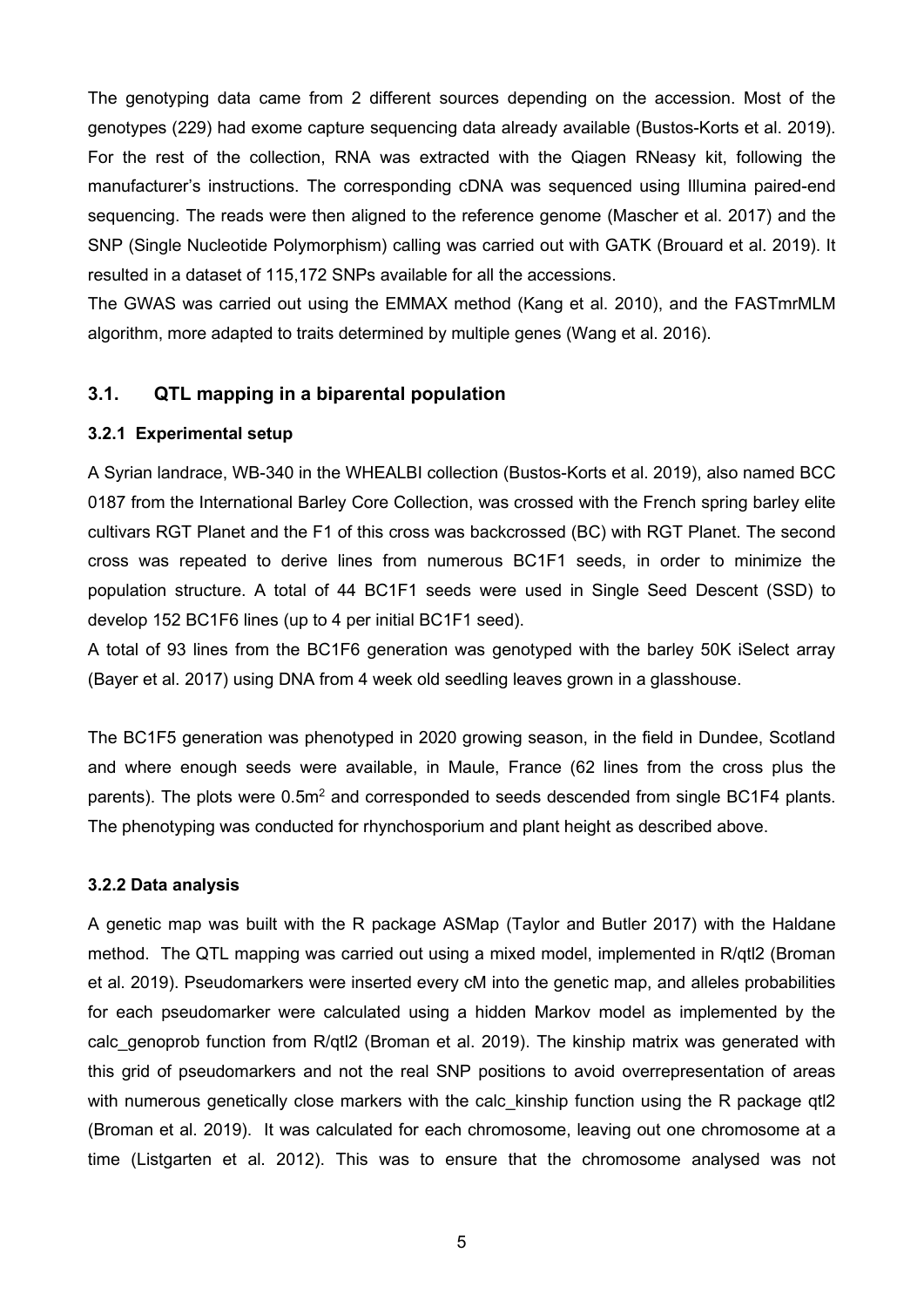contributing as a covariate in the QTL mapping. A mixed linear model was then used for the QTL mapping (Malosetti et al. 2011). The model can be written as:

 $Y_i = \mu + \sum \beta_i X_i + U_i + \varepsilon_{ij}$ 

where Y<sub>i</sub> is the phenotype for an individual i,  $\mu$  is the average for the trait,  $\beta_i$  is the effect of the j<sup>th</sup> marker and  $X_i$  is a vector of the alleles at the  $i<sup>th</sup>$  marker,  $U_i$  is the effect of the genetic background for the individual i, and  $\varepsilon_{ij}$  is the residual.

The statistical significance of the QTL mapping results was assessed by a thousand permutation test for each trait (Churchill and Doerge 1994; Malosetti et al. 2011). This step consists of shuffling the phenotypes and genotypes to determine the maximum LOD score that can occur by chance. A false discovery rate of 5% was considered as the significance threshold.

## <span id="page-8-0"></span>**4. Results**

### <span id="page-8-1"></span>**4.1 Association Mapping**

#### <span id="page-8-2"></span>**4.1.1 Phenotyping of the landraces collection**

Rhynchosporium infection levels are presented in **Figure 4**. The highest infection levels were achieved in Maule 2018, Pithiviers 2018, Dundee 2019 and Pithiviers 2019 field trials. The shape of the distribution varied for each scoring, reflecting different weather pattern, inoculum or other environmental conditions.



**Figure 4.** Distribution of the accessions for the rhynchosporium scores with each phenotyping dataset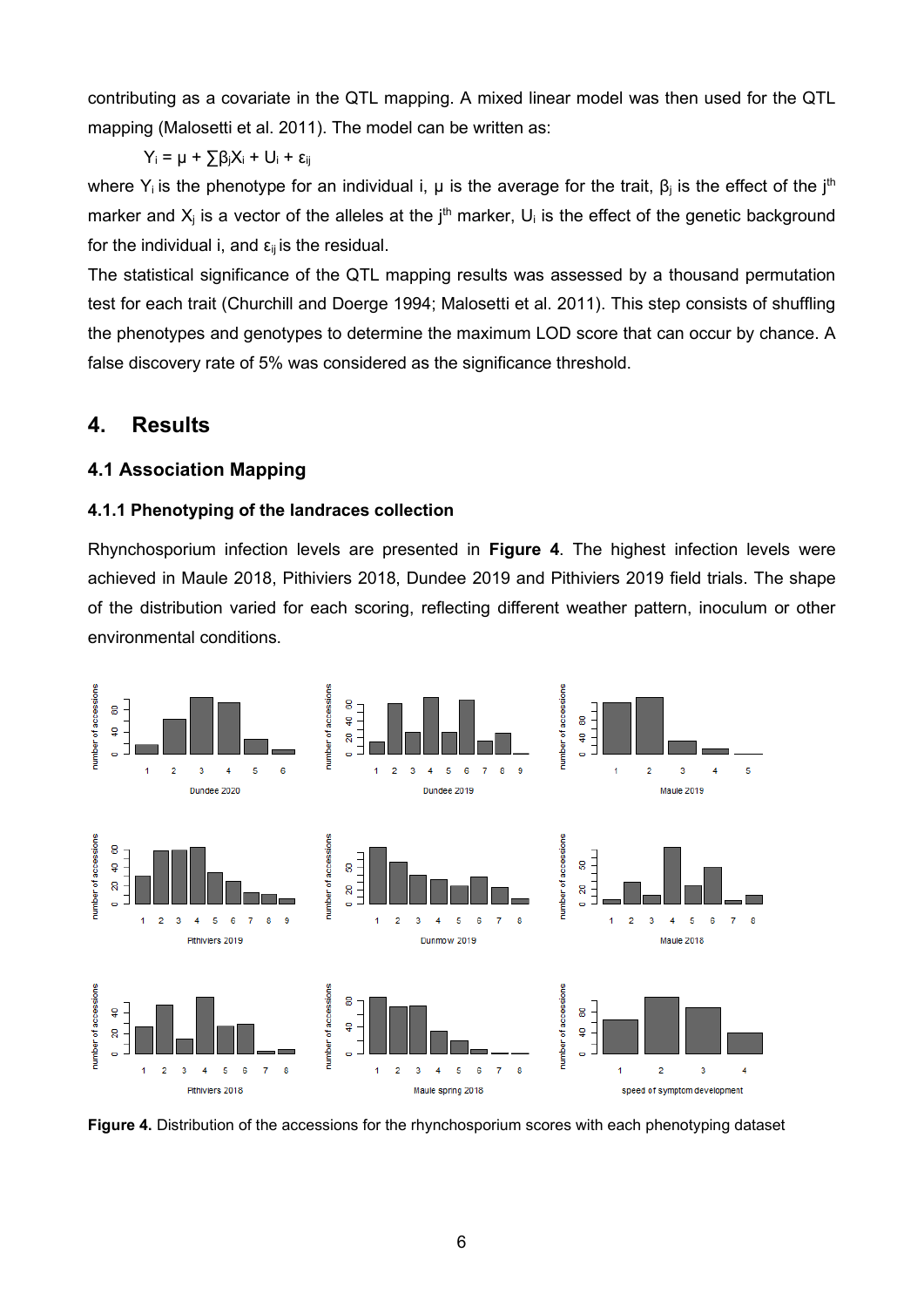| Table 1. Correlation coefficients (Pearson) between the rhynchosporium phenotypes (Pval<0.01 for all) |  |
|-------------------------------------------------------------------------------------------------------|--|
|-------------------------------------------------------------------------------------------------------|--|

|                              | 2020<br><b>Dundee</b> | 2019<br><b>Dundee</b> | $\mathbf{a}$<br>$\overline{\mathbf{S}}$<br>Maule | 2019<br>Pithiviers | 2019<br><b>Dunmow</b> | 2018<br>Maule | 2018<br>Pithiviers | Maule 2018 spring<br>sowing | Speed of symptom<br>development |
|------------------------------|-----------------------|-----------------------|--------------------------------------------------|--------------------|-----------------------|---------------|--------------------|-----------------------------|---------------------------------|
| Dundee 2020                  | $\mathbf{1}$          |                       |                                                  |                    |                       |               |                    |                             |                                 |
| Dundee 2019                  | 0.80                  | $\mathbf{1}$          |                                                  |                    |                       |               |                    |                             |                                 |
| <b>Maule 2019</b>            | 0.57                  | 0.58                  | $\mathbf{1}$                                     |                    |                       |               |                    |                             |                                 |
| <b>Pithiviers 2019</b>       | 0.58                  | 0.61                  | 0.55                                             | $\mathbf{1}$       |                       |               |                    |                             |                                 |
| Dunmow 2019                  | 0.47                  | 0.53                  | 0.49                                             | 0.47               | $\mathbf{1}$          |               |                    |                             |                                 |
| <b>Maule 2018</b>            | 0.74                  | 0.74                  | 0.57                                             | 0.59               | 0.54                  | $\mathbf{1}$  |                    |                             |                                 |
| Pithiviers 2018              | 0.63                  | 0.73                  | 0.55                                             | 0.60               | 0.59                  | 0.78          | $\mathbf{1}$       |                             |                                 |
| Maule 2018 spring sowing     | 0.40                  | 0.43                  | 0.40                                             | 0.33               | 0.39                  | 0.47          | 0.45               | $\mathbf{1}$                |                                 |
| Speed of symptom development | 0.50                  | 0.52                  | 0.31                                             | 0.31               | 0.31                  | 0.44          | 0.38               | 0.27                        | 1                               |

The highest correlation coefficients were between the rhynchosporium phenotypes in two Dundee trials (80%) and between Maule 2018 and Pithiviers 2018 trials (78%), followed by correlation between Maule 2018 and both Dundee trials (74%), and Pithiviers 2018 and Dundee 2019 (73%) (**Table 2**). The correlation coefficients between the remaining trials were moderate with the lowest correlation (33-47%) between Maule 2018 spring sowing and all the autumn sown trials. The speed of symptoms development also showed modest correlation with the rest of the trials which were scored based on disease incidence (**Table 2**).

The effect of height and the presence of the resistance gene *Rrs1<sub>Rh4</sub>* were shown to affect rhynchosporium scores. An example of these effect is shown in **Figure 5** for Pithiviers 2018, with a highly significant negative correlation the rhynchosporium score and plant height, and an effect of *Rrs1Rh4* reducing the rhynchosporium score by two compared to other genotypes with similar plant height.



**Figure 5.** Rhynchosporium (1 to 9 scale where 1 means fully resistant, and 9 highly susceptible) at Pithiviers 2018 depending on plant height (cm), *Rrs1<sub>Rh4</sub>* carrying accessions are in red.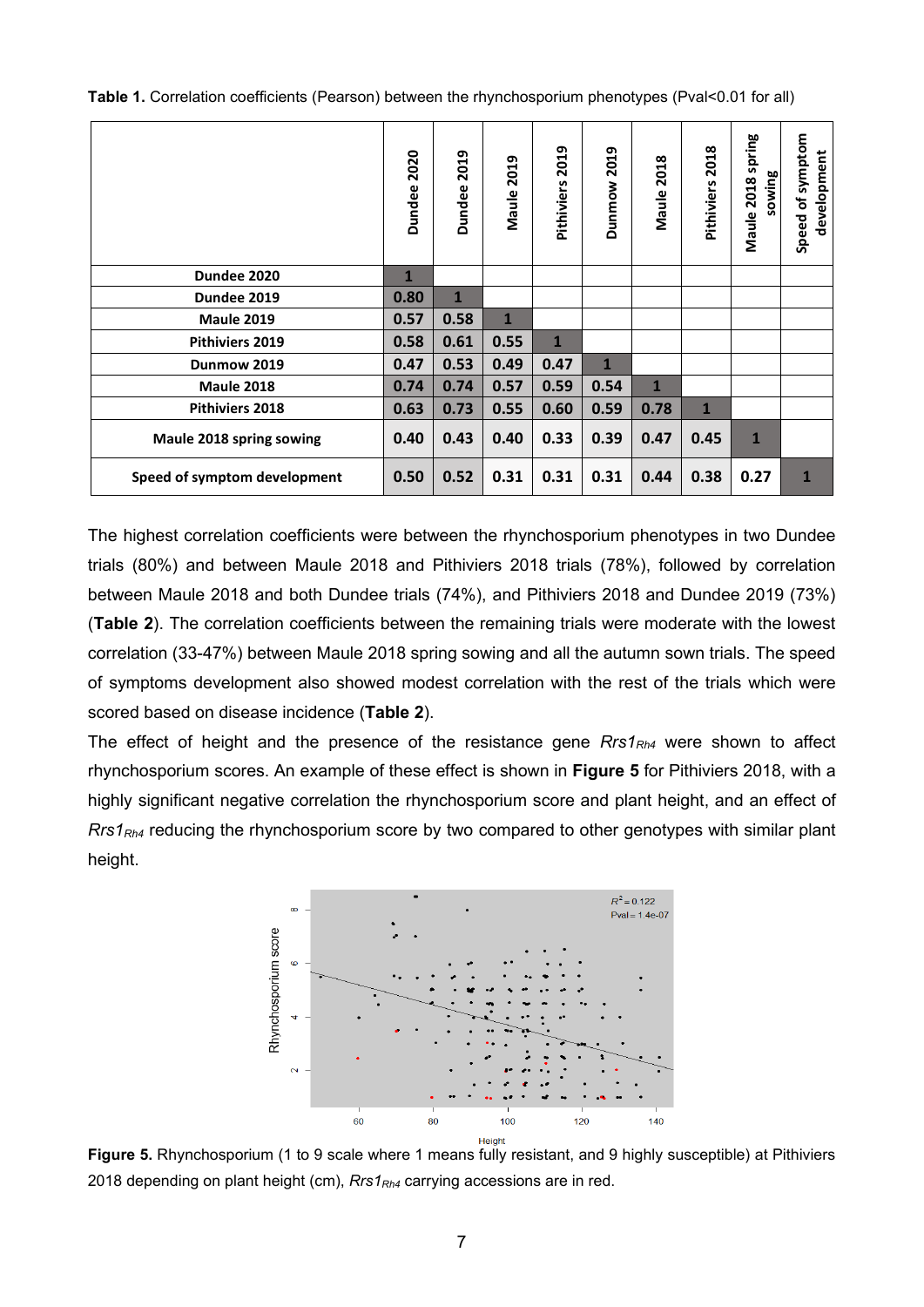#### <span id="page-10-0"></span>**4.1.2 GWAS**

The SNPs detected in the GWAS were grouped based on Linkage Disequilibrium (LD). The local LD decay for these SNPs was on average 14 Mb (from 0 to 263 Mb for  $R^2=0.2$ ). The distance to reach an LD decay of 0.2 was considered as the confidence interval for each QTL obtained by clustering the SNPs detected in the GWAS (Alqudah et al. 2020). The 21 QTLs detected by association mapping are presented on **Figure 6**, along with already known rhynchosporium resistance genes/QTLs. Among these QTL detected by association mapping, the two main resistance genes *Rrs1* (Hofmann et al. 2013) and *Rrs2* (Hanemann et al. 2009) were detected, giving confidence in the GWAS results.



**Figure 6.** Location of the QTLs detected by GWAS (red stars) on the barley physical map (Mascher et al. 2017), and previously published rhynchosporium resistance QTLs (green).

#### <span id="page-10-1"></span>**4.1.3 Validation of the effect of the most detected gene in the GWAS (HvAHD-1)**

At 58 Mbp on chromosome 2H, 9 SNPs detected in the GWAS presented before are in the coding region of a gene annotated as *HvADH-1* in Morex 2017 genome assembly. This gene has been previously shown to be involved in powdery mildew susceptibility and involved in chitin induced systemic resistance (Pathuri et al. 2011; Kasbauer et al. 2018). Transgenic lines overexpressing (OE 346-E13) or silenced (RNAi 344-E12) for this gene developed by Kasbauer et al. (2018) were studied by detached leaf assays {Newton, 2001 #126} with the rhynchosporium strains L43D and T-R214-GFP from the James Hutton Institute rhynchosporium strains collection. The results using L43D strain are presented on **Figure 7**.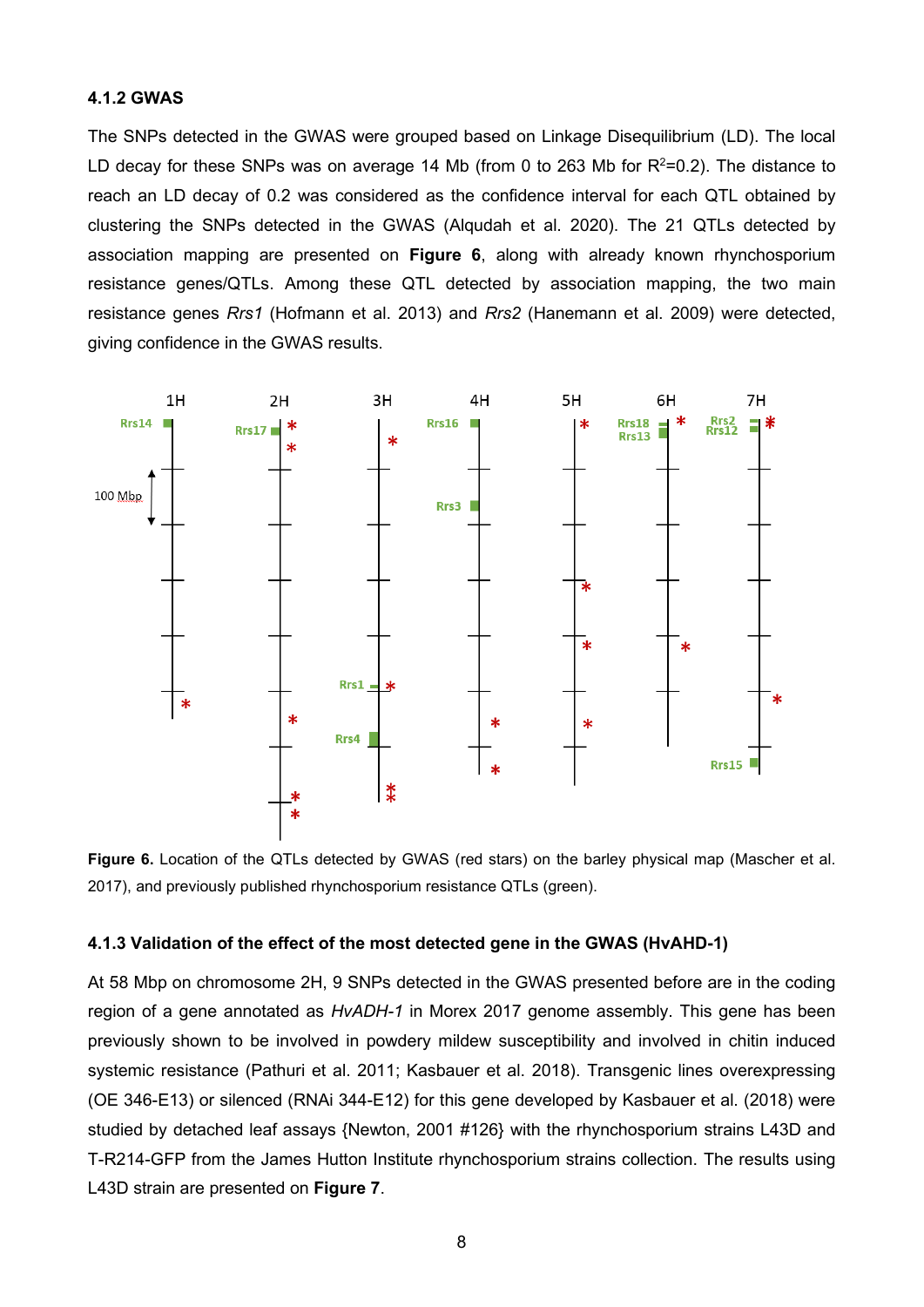

**Figure 7.** Detached leaf assay of the *HvADH-1* silenced and overexpressing lines using the R. commune strain L43D. A) Picture of the inoculated leaf segments 21dpi, B) Boxplot representing the length of the rhynchosporium symptoms (p-value=2.9 x 10-4)

A significance difference was observed with both rhynchosporium strains between the lines overexpressing and silenced for *HvADH-1*. The overexpressing line had larger symptoms and was relatively more susceptible to rhynchosporium than the silenced line.

## <span id="page-11-0"></span>**4.2 QTL mapping in a biparental population**

The QTL mapping for Dundee and Maule field trials resulted in a major QTL for rhynchosporium resistance corresponding to a 92 Mb interval on chromosome 3H (**Figure 8**), from JHI-Hv50k-2016-178998 to JHI-Hv50k-2016-188022, with the resistance allele from WB-340. The second QTL on chromosome 5H is also detected for heading date (data not shown), with the early and resistant allele originating from RGT Planet, and likely to be involved in an escape mechanism to the disease.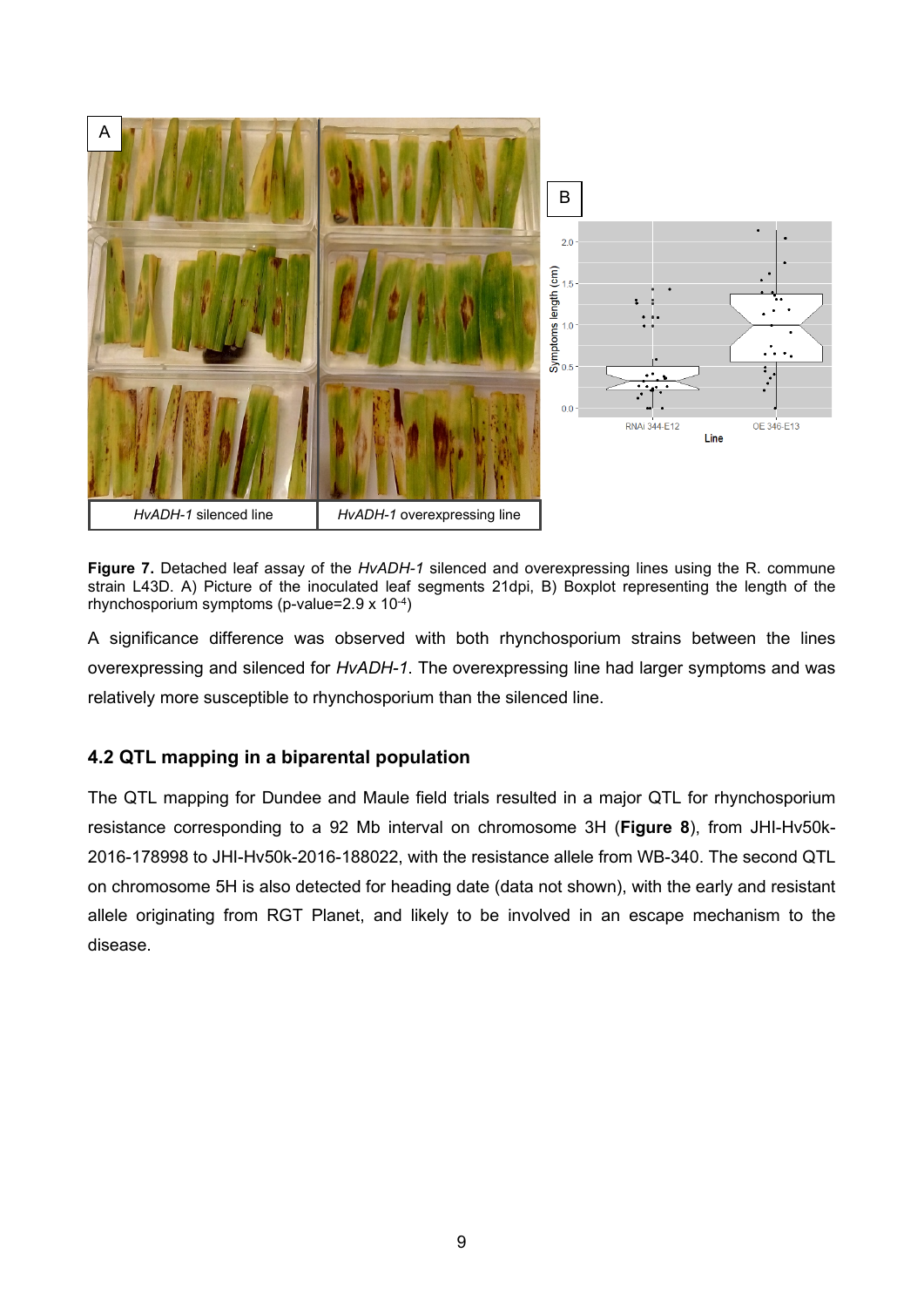

**Figure 8.** QTL mapping for rhynchosporium, Dundee 2020 (using 95 genotypes, with the 50K array)

### <span id="page-12-0"></span>**5. Discussion**

The association mapping resulted in 21 QTLs detected. The 2 main rhynchosporium resistance QTLs, *Rrs1* and *Rrs2,* were detected which confirms the reliability of the results. But many still unpublished regions were identified among the results. This suggests the presence of many genes involved in rhynchosporium resistance and will provide many sources of resistance for barley breeders. However, association mapping is limited to identifying regions likely to contain QTLs and validation is required, such as the use of biparental or mutant populations or transgenic and gene edited lines. A validation of the most detected gene across the field trials was carried out using existing transgenic lines overexpressing or silenced for this gene. It showed the involvement of the *HvADH-1* gene in rhynchosporium resistance/susceptibility and gives confidence on the reliability of the remaining QTLs detected by GWAS.

Because of the considerable variation detected in the landraces assembled for this project, the most obvious validation approach was to develop multi-parent and bi-parent populations, which would also serve as pre-breeding germplasm that could be exploited by breeders. Using one of the most phenotypically variable population: (WB-340 x RGT Planet) x RGT Planet resulted in an unexpected result. RGT Planet already carries the *Rrs1<sub>Rh4</sub>* resistance allele (Looseley et al. 2020). However, a resistance gene was detected in the *Rrs1* region originating from the Syrian landrace parent (WB-340), confirming the presence of several resistance genes/alleles of *Rrs1* (Bjornstad et al. 2002). Moreover, the mainstream use of the *Rrs1<sub>Rh4</sub>* resistance (Looseley et al. 2018) is likely to be resulting in a loss of efficiency of this gene, which resulted in its association with susceptibility to rhynchosporium in the biparental population. This work shows that a more effective version of *Rrs1* could be used as an alternative resistance to rhynchosporium than the commonly used *Rrs1Rh4*.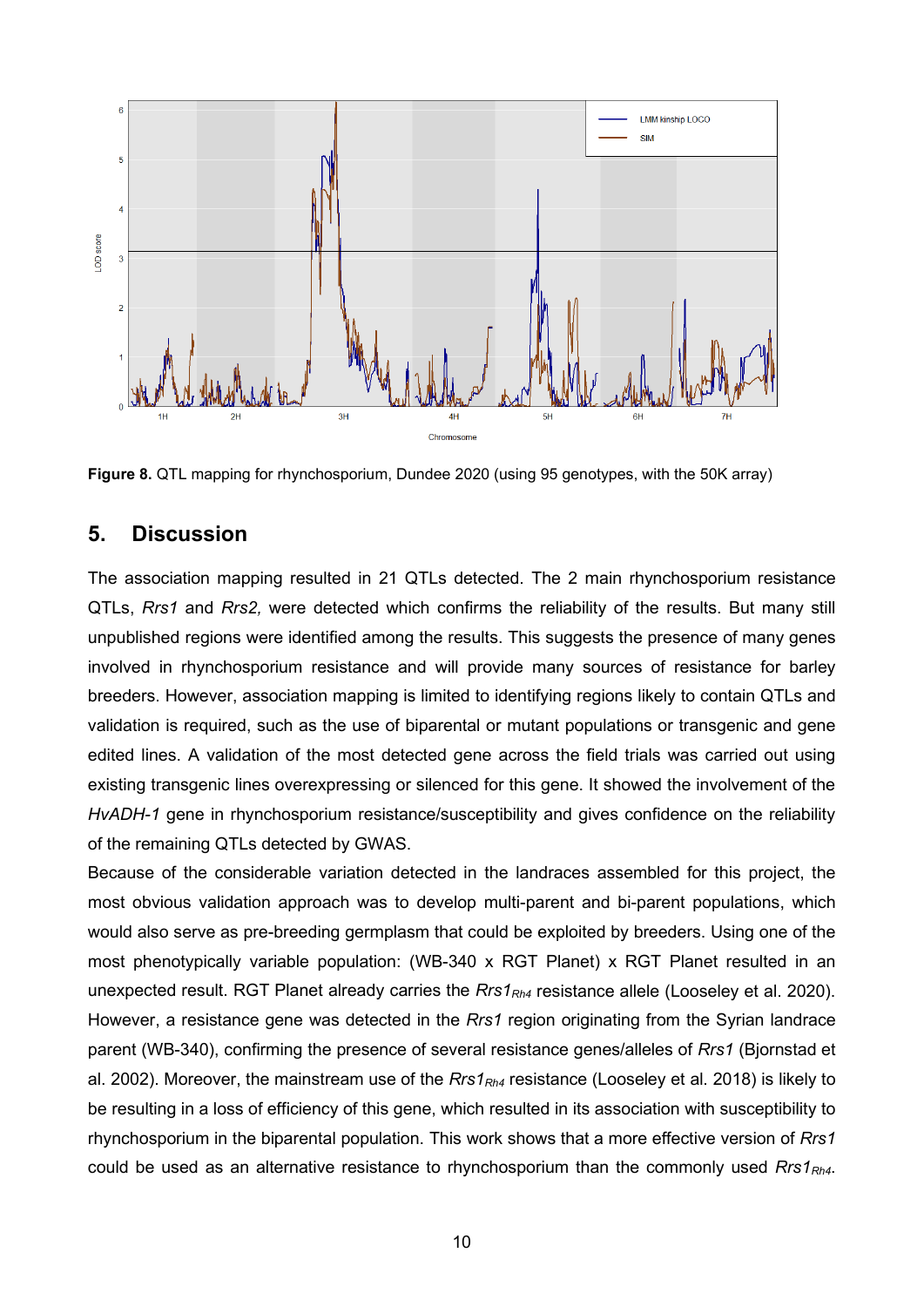The use of several resistance genes/alleles of *Rrs1* is likely to be more durable on the long term than only using  $Rrs1_{Rh4}$  and will be of interest for barley breeding.

The biparental population presented here is part of a set of 8 biparental populations sharing the same elite parent RGT Planet (enabling the data from these populations to be analysed as a Nested Association Mapping or NAM population). The NAM population rhynchosporium resistant landrace founder parents represent a wide diversity from Germany, Russia, Syria, Iran, Iraq, Mexico and China and are likely to contain different rhynchosporium resistance genes. Only the biparental population presented in this report was genotyped due to the cost of the 50K array genotyping, but phenotypic data was also collected for the rest of the NAM population and could be used to map more rhynchosporium resistance genes in the future. In addition, the wide diversity present in this population could be of use to study the genetic determinism of many traits, plant and root architecture, grain and straw colour, grain skinning, spike morphology, grain quality, etc.

The high susceptibility of modern European malting spring barley varieties to rhynchosporium is surprising comparing to the landraces. The vast majority of the landraces (90%) studied in the association mapping collection were more resistant to rhynchosporium than the malting spring barley controls, providing a great opportunity to use this germplasm for the improvement of rhynchosporium resistance in modern elite varieties. The rapid adaptation of the pathogen, and probable loss of efficiency of *Rrs1Rh4* comparing to *Rrs1* from the Syrian landrace WB-340 is likely due to the very low genetic diversity present in this germplasm, and more diverse spring barley varieties could result in a more sustainable management of rhynchosporium in the long term. To conclude, this work provides a starting point to reintroduce resistances to rhynchosporium into modern European barley germplasm.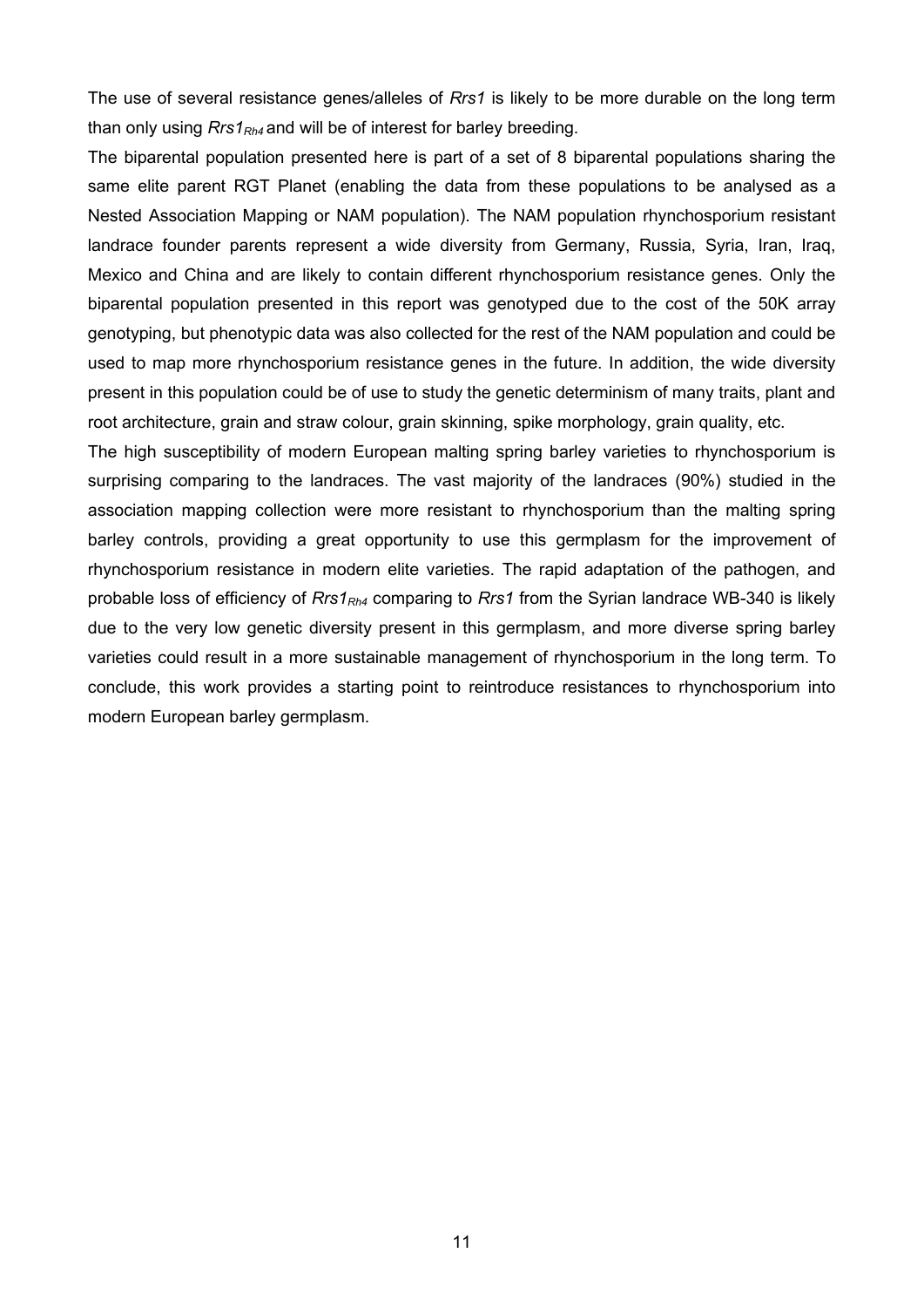## <span id="page-14-0"></span>**6. References**

AHDB. 2020. 'Rhynchosporium in barley'. [https://ahdb.org.uk/Rhynchosporium.](https://ahdb.org.uk/Rhynchosporium)

- Alqudah, Ahmad M., A. H. Sallam, P. Stephen Baenziger, and Andreas Borner. 2020. 'GWAS: Fast-forwarding gene identification and characterization in
- temperate Cereals: lessons from Barley A review', *Journal of Advanced Research*.
- Avrova, Anna, and Wolfang Knogge. 2012. 'Rhynchosporium commune: a persistent threat to barley cultivation', *Molecular Plant Pathology*.
- Bayer, Micha, Paulo Rapazote-Flores, Martin Ganal, Pete E. Hedley, Malcolm Macaulay, Jorg Plieske, Luke Ramsay, Joanne Russell, Paul Shaw, William T. B. Thomas, and Robbie Waugh. 2017. 'Development and Evaluation of a Barley 50k iSelect SNP Array', *Frontier s in plant science*.
- Bjornstad, A, V Patil, A. Tekauz, A. G. Maroy, H. Skinnes, A. Jensen, H Magnus, and J MacKey. 2002. 'Resistance to Scald (Rhynchosporium secalis) in Barley (Hordeum vulgare) Studied by Near-Isogenic Lines: I. Markers and Differential Isolates ', *Phytopathology*.
- Brachi, Benjamin, Nathalie Faure, Matt Horton, Emilie Flahauw, Adeline Vazquez, Magnus Nordborg, Joy Bergelson, Joel Cuguen, and Fabrice Roux. 2010. 'Linkage and Association Mapping of Arabidopsis thaliana Flowering Time in Nature', *Plos genetics*.
- Broman, Karl, Daniel Gatti, Petr Simecek, Nicholas Furlotte, Pjotr Prins, Saunak Sen, Brian Yandell, and Garry Churchill. 2019. 'R/qtl2: Software for Mapping Quantitative Trait Loci with High-Dimensional Data and Multiparent Populations', *Genetics*.
- Brouard, Jean-Simon, Flavio Schenkel, Andrew Marete, and Nathalie Bissonnette. 2019. 'The GATK joint genotyping workflow is appropriate for calling variants in RNA-seq experiments', *Journal of Animal Science and Biotechnology*.
- Bustos-Korts, Daniela, Ian K. Dawson, Joanne Russell, Alessandro Tondelli, Davide Guerra, Chiara Ferrandi, Francesco Strozzi, Ezequiel L. Nicolazzi, Marta Molnar-Lang, Hakan Ozkan, Maria Megyeri, Peter Miko, Esra Cakır, Enes Yakisir, Noemi Trabanco, Stefano Delbono, Stylianos Kyriakidis, Allan Booth, Davide Cammarano, Martin Mascher, P Werner, Luigi Cattivilli, Laura Rossini, Nils Stein, Benjamin Kilian, Robbie Waugh, and Fred A. Van Eeuwijk. 2019. 'Exome sequences and multi‐environment field trials elucidate the genetic basis of adaptation in barley', *The plant journal*.
- Churchill, G. A. , and R. W. Doerge. 1994. 'Empirical threshold values for quantitative trait mapping.', *Genetics*.
- Hahn, Matthias. 2014. 'The rising threat of fungicide resistance in plant pathogenic fungi: Botrytis as a case study', *Journal of Chemical Biology*.
- Hamblin, Martha T. , Edward Buckler, and Jean-Luc Janninck. 2011. 'Population genetics of genomics-based crop improvement methods', *Trends in Genetics*.
- Hanemann, Anja, Gunther Schweiser, Roberto Cossu, Thomas Wicker, and Marion Roder. 2009. 'Fine mapping, physical mapping and development of diagnostic markers for the Rrs2 scald resistance gene in barley', *Theorical and Applied Genetics*.
- Hofmann, Kerstin, Cristina Silvar, Anna M. Casas, Markus Herz, Bianca Buttner, M. Pilar Gracia, Bruno Contreras-Moreira, Hugh Wallwork, Ernesto Igartua, and Gunther Schweizer. 2013. 'Fine mapping of the Rrs1 resistance locus against scald in two large populations derived from Spanish barley landraces', *Theorical and Applied Genetics*.
- Kang, Hyun Min, Jae Hoon Sul, Susan K. Service, Noah Zaitlen, A., Sit-yee Kong, Nelson B. Freimer, Chiara Sabatti, and Eleazar Eskin. 2010. 'Variance component model to account for sample structure in genome-wide association studies', *Nature Genetics*.
- Kasbauer, Christoph L. , Indira Priyadarshini Pathuri, Gotz Hensel, Jochen Kumlehn, Ralph Huckelhoven, and Reinhard Proels, K. 2018. 'Barley ADH-1 modulates susceptibility to Bgh and is involved in chitininduced systemic resistance'.
- Listgarten, Jennifer, Christoph Lippert, Carl Kadie, Robert Davidson, Eleazar Eskin, and David Heckerman. 2012. 'Improved linear mixed models for genome-wide association studies', *Nature methods*.
- Looseley, M. E., R Keith, D Guy, G. Barral-Baron, A Thirugnanasambandam, D. Harrap, P Werner, and A. C. Newton. 2015. 'Genetic mapping of resistance to Rhynchosporium commune and characterisation of early infection in a winter barley mapping population', *euphytica*.